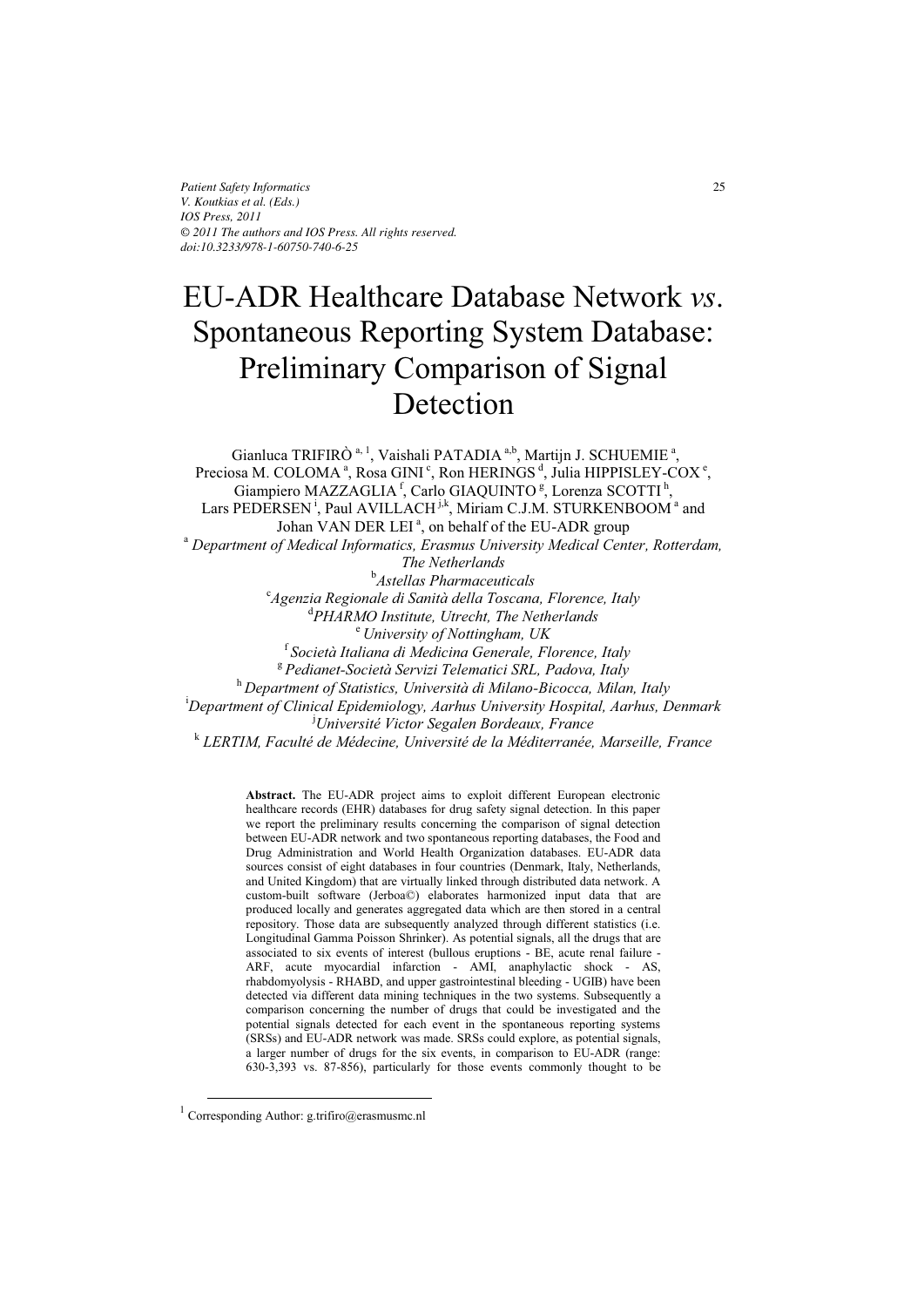potentially drug-induced (i.e. BE: 3,393 vs. 228). The highest proportion of signals detected in SRSs was found for BE, ARF and AS, while for ARF, and UGIB in EU-ADR. In conclusion, it seems that EU-ADR longitudinal database network may complement traditional spontaneous reporting system for signal detection, especially for those adverse events that are frequent in general population and are not commonly thought to be drug-induced. The methodology for signal detection in EU-ADR is still under development and testing phase.

**Keywords.** Pharmacovigilance, electronic health records, drug safety, signal detection, spontaneous reporting database

# **Introduction**

World Health Organization defines a drug safety signal as information on a possible causal relationship between an adverse event and a drug, which is unknown or incompletely documented [1]. Historically, spontaneous reporting systems (SRSs) for adverse drug reactions (ADRs) have been the cornerstone of signal detection in pharmacovigilance for the last four decades [2]. Cerivastatin and more recently rofecoxib stories highlighted the limitations of spontaneous reporting system with respect to the early detection of ADRs. The increasing availability of electronic healthcare records (EHRs) offers opportunities to investigate a wide spectrum of adverse drug effects and to detect signals closer to real time [3]. EHR databases present the additional advantage of large populations and long follow-up periods. A number of data mining techniques have been specifically developed for automatic detection of drug safety signals [2]. Currently, a number of ongoing international initiatives (SENTINEL [4], EU-ADR [5], PROTECT [6], and OMOP [7]) are aimed at testing the potential of signal detection using longitudinal electronic health record databases.

The EU-ADR (Exploring and Understanding Adverse Drug Reactions by integrative mining of clinical records and biomedical knowledge) project was funded by the European Commission and started in February 2008. The overall objective of the project was to design, develop, and validate a computerized integrative system that exploits data from EHRs and biomedical databases for the early detection of ADRs. Beyond the current state-of-the-art, EU-ADR led to the federation of different databases of EHRs, creating a resource of unprecedented size for drug safety monitoring in Europe (over 30 million patients from eight different databases). The initial stage of signal generation is followed by signal substantiation through causal reasoning, semantic mining of literature, and computational analysis of pharmacological and biological information, all with the aim of finding possible pathways that explain the drug-event associations.

As regard signal generation, in the EU-ADR project an event-based approach was adopted. A set of events warranting priority for monitoring in pharmacovigilance have been selected and inspected for their association with all possible drugs [8].

In this paper we describe the preliminary results of the comparison between EU-ADR healthcare network and two spontaneous reporting systems databases (Food and Drug Administration - Adverse Event Reporting System (FDA-AERS) and World Health Organization (WHO) Vigibase). As potential signal in the two systems, for the preliminary analyses we considered all the drugs being associated with the following six events that are deemed to be important in pharmacovigilance: Upper Gastrointestinal Bleeding (UGIB), Anaphylactic Shock (AS), Acute Myocardial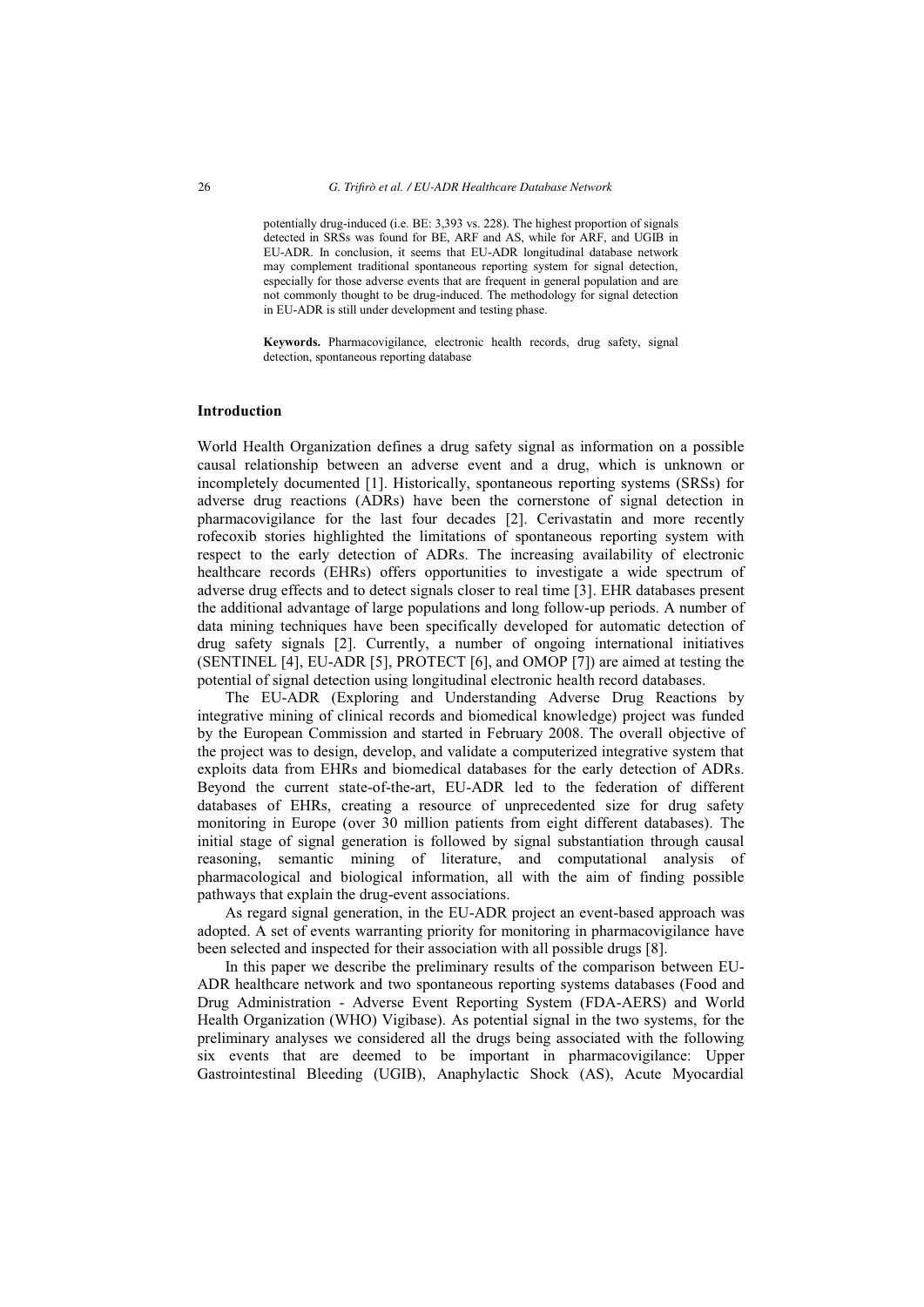Infarction (AMI), Rhabdomyolysis (RHABD), Acute Renal Failure (ARF) and Bullous Eruption (BE).

# **1. Methods**

## *1.1. Signal Detection in EU-ADR*

The EU-ADR database network currently comprises of anonymised healthcare data from eight established European databases located in four countries: Health-Search (HSD, Italy). Integrated Primary Care Information (IPCI, Netherlands), Pedianet (Italy) and QResearch (United Kingdom) are general practice (GP) databases, while Aarhus University Hospital Database (Denmark), PHARMO (Netherlands), and the regional Italian databases of Lombardy and Tuscany are all comprehensive record-linkage systems in which drug dispensing data of a well-defined population is linked to a registry of hospital discharge diagnoses and other medical registries.

Due to the difference in coding schemes across various databases, the Unified Medical Language System (UMLS) was initially used as the terminology to define the events of interest [9]. Subsequently projection of the selected UMLS concept into different terminologies (i.e. READ, ICD9-CM, ICD10, and ICPC) was carried out.

In the EU-ADR project we adopted a distributed network approach that requires standardization of input files from the different databases. These input files (patient, drug, and event files) have been created locally by each database owner and have been subsequently elaborated through the purpose-built software called Jerboa© [10]. The software queries patient-level data in the different databases, which is later aggregated, and sent in encrypted format to a central repository for further analyses. For the analysis described in this paper, data from 1996 till 2010 has been contributed from six databases (QResearch and UNIMIB databases could not contribute data for this analysis). Several statistics were generated to detect all the associations between all the covered drugs and the six events of interest. Currently, the Longitudinal Gamma Poisson Shrinker (LGPS) posterior expectation of the incidence rate ratio higher than 2 and p-value<0.05 are the criteria that have been considered to distinguish between potential signals and non-signals [11]. The LGPS is a modification of the GPS method used in some spontaneous reporting system databases. These statistical approaches apply shrinkage to the frequentist estimates to reduce the chance of a false positive result. For the incidence rate ratios exposed time was compared with all non-exposed time including time exposed to other drugs. Based on empirically determined background incidence rates, for each event the minimum required amount of exposure was determined and the drugs not reaching this threshold were not tested as potential signals.

#### *1.2. Signal Detection in FDA-AERS and WHO*

Food and Drug Administration (FDA) - Adverse Event Reporting System (AERS) and World Health Organization (WHO) spontaneous reporting databases have been used as comparators. The FDA-AERS database is a computerized spontaneous reporting database that was established in 1969 to support the FDA's post-marketing safety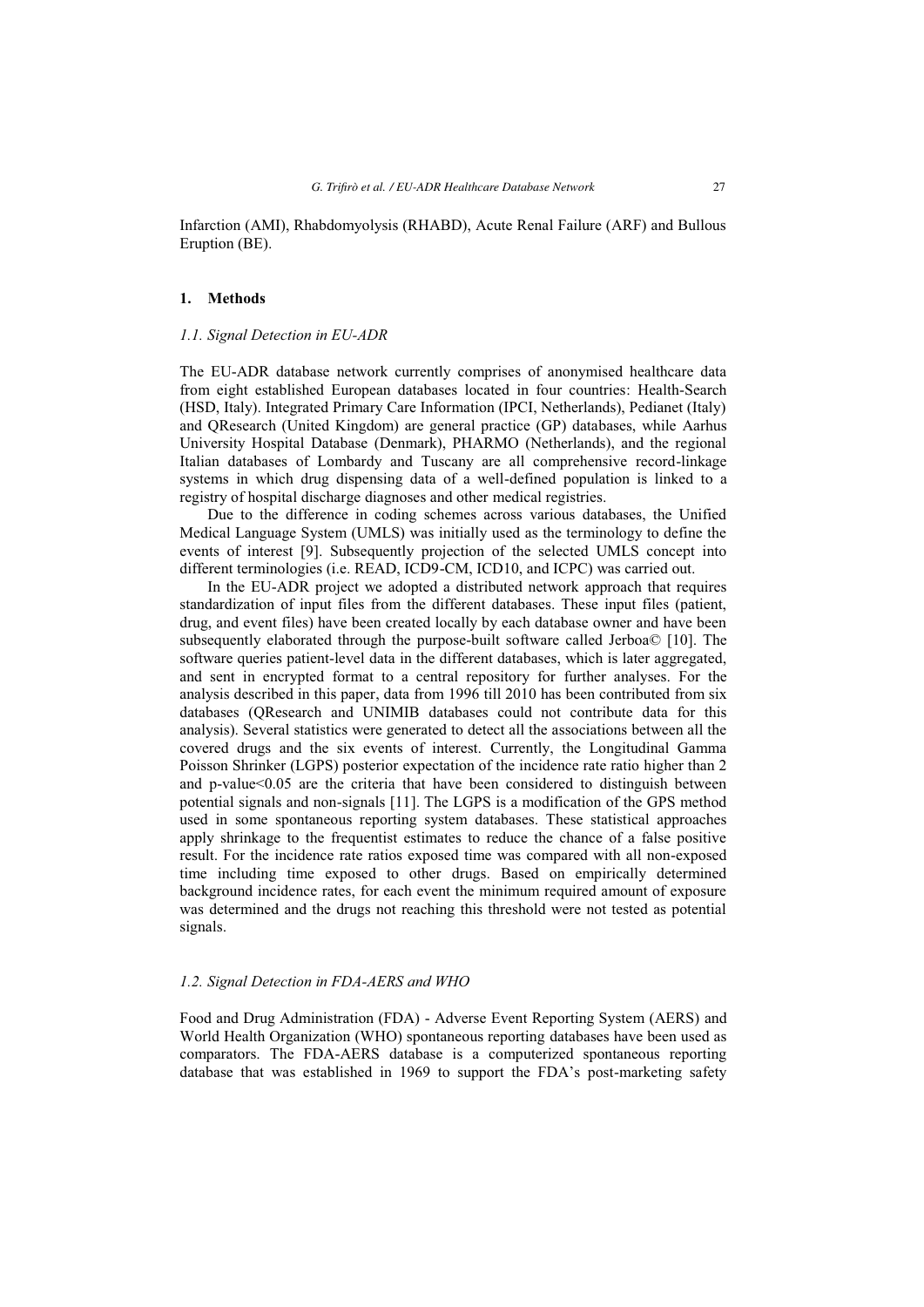surveillance program and currently contains over 4 million reports of suspected adverse drug reactions (ADRs). FDA-AERS collects most of its reports from the USA.

The WHO spontaneous report database (Vigibase) was established in 1968 and is maintained by the Uppsala Monitoring Centre (UMC) **[**12]. VigiBase contains at the moment more than 4 million reports of suspected ADRs that are sent from the national centers of 95 countries participating in the WHO Programme for International Drug Monitoring.

Both databases collect reports from marketing authorization holders, healthcare professionals and consumers. Overlapping of the collected report in the two databases is present. The suspected adverse drug reactions are coded using the Medical Dictionary for Regulatory Activities (MedDRA). All the Preferred Terms (PTs) of MedDRA corresponding to the six events have been used.

As regard the drug coding, an internal mapping between the generic name and the ATC code has been created. A disproportionality analysis was performed using the above mentioned PTs and the drug-ATC mapping in FDA-AERS and WHO database from the beginning (1968-9) through the 3Q2010 data. Empirical Bayes Geometric Mean (EBGM) was used to detect signals. A threshold of EB05>2 (with number of reports>0) was applied, with EB05 being the lower band of 95% Confidence Interval of EBGM [13**]**.

As preliminary comparison for signal detection in SRSs and EU-ADR, for each of the six events we calculated the number of drugs that could be investigated and we identified the potential signals. The number of drugs that can be investigated depends on the presence of at least one report of suspected ADR in spontaneous reporting databases and on the presence of at least one exposed case patient (i.e. patients exposed to the drug when the event occurred) in the EU-ADR database network.

|                                | Spontaneous reporting databases         |                             |                          |                    |                                                               |                             |                                               |
|--------------------------------|-----------------------------------------|-----------------------------|--------------------------|--------------------|---------------------------------------------------------------|-----------------------------|-----------------------------------------------|
|                                | <b>FDA-AERS</b>                         |                             | <b>WHO VigiBase</b>      |                    | <b>EU-ADR</b>                                                 |                             |                                               |
| Event                          | N. of drugs<br>that could<br>be studied | Potential<br>signals<br>N(% | that could<br>be studied | signals<br>$N(\%)$ | N. of drugs Potential N. of drugs<br>that could<br>be studied | Potential<br>signals<br>N(% | Potential<br>signals in<br>both<br>systems, N |
| Acute myocardial<br>infarction | 791                                     | 38(4.8)                     | 630                      | 37(5.9)            | 856                                                           | 143(16.7)                   | 6                                             |
| Acute renal<br>failure         | 2,626                                   | 354 (13.5)                  | 3,002                    | 302(10.1)          | 461                                                           | 171(37.1)                   | 40                                            |
| Anaphylactic<br>shock          | 1,443                                   | 144(10.0)                   | 2,679                    | 269(10.0)          | 265                                                           | 47(17.7)                    | 13                                            |
| Bullous eruption               | 2,053                                   | 289(14.1)                   | 3,393                    | 225(6.6)           | 228                                                           | 42 (18.4)                   | 13                                            |
| Rhabdomyolysis                 | 1,302                                   | 94(7.2)                     | 1,164                    | 51 (4.4)           | 87                                                            | 30(34.5)                    | 3                                             |
| Upper GI<br>bleeding           | 1,937                                   | 115(5.9)                    | 2,419                    | 175(7.2)           | 695                                                           | 218 (31.4)                  | 31                                            |

**Table 1.** Overview of signal detection in FDA-AERS and EU-ADR for the six events under consideration.

Legend: *N. of drugs that could be studied*=number of drugs that could be investigated as potential signals, which depends on the presence of at least one report of suspected adverse drug reactions in FDA-AERS and on at least one exposed case patient in EU-ADR. *Potential signal:* statistically significant association between drug and event, based on specific analyses as described in paragraphs 1.1 and 1.2.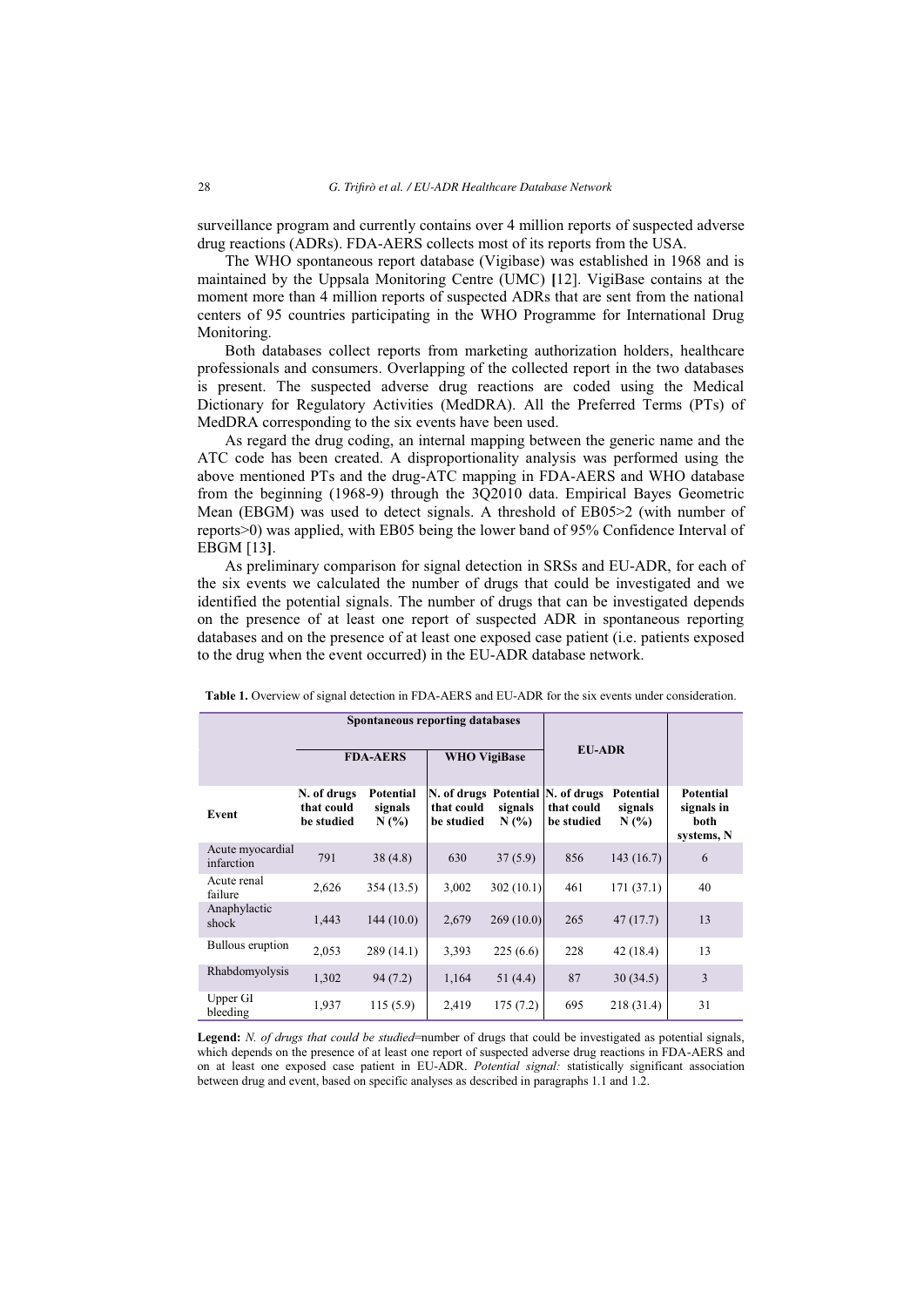#### **2. Results**

Table 1 shows for each event the number of drugs that could be tested as potential signals and the number of signals being detected in the two spontaneous reporting databases and the EU-ADR system. The unit of analysis for signals is represented by single drug-event association. Overall, spontaneous reporting systems could explore, as potential signals, a larger number of drugs in association with the six events under study, in comparison to EU-ADR (range: 630-3,393 vs. 87-856). This difference was even higher for the events that are thought to be potentially drug-induced (i.e. BE: 2,053 in FDA and 3,393 in WHO vs. 228 in EU-ADR; ARF: 2,626 in FDA and 3,002 in WHO vs. 461 in EU-ADR). On the contrary, concerning the analysis for AMI a larger number of drugs could be investigated in EU-ADR (856) than SRSs (791 in FDA and 630 in WHO).

Overall, higher proportion of potential signals is detected in EU-ADR as compared to SRSs (17-37% vs. 5-14%). For the signal generation new methodologies are currently under development in EU-ADR.

The potential for signal detection in both EU-ADR and spontaneous reporting systems varies across events. The highest proportion of signals detected in SRSs was reported for BE, ARF and AS, while for ARF, UGIB and RHABD (for this event however a very low number of drugs could be tested) in EU-ADR.

#### **3. Conclusion**

The potential of EU-ADR database network for drug safety signal detection is promising particularly for those adverse events that have high frequency (i.e. acute myocardial infarction) in general population. Data mining of longitudinal electronic medical records may particularly complement traditional analyses on spontaneous reporting systems in the signal detection, especially for those frequent adverse events that are not traditionally thought to be drug induced. The implementation of additional analyses in the EU-ADR system is still ongoing. In the final EU-ADR system, a panel of statistical analyses will allow a greater precision of signal detection. In addition, automatic search in the scientific literature and summary of product characteristics will filter out the already known signals among those being initially identified in EU-ADR. On the other hand, signals will be substantiated by a computer-assisted exploration of biological plausibility in the context of current biomedical knowledge to reduce the false positive signals.

#### **Acknowledgments**

This research has been funded by the European Commission Seventh Framework Programme (FP7/2007-2013) under grant no. 215847 – The EU-ADR Project.

The authors also wish to thank the NLM for making UMLS available free of charge.